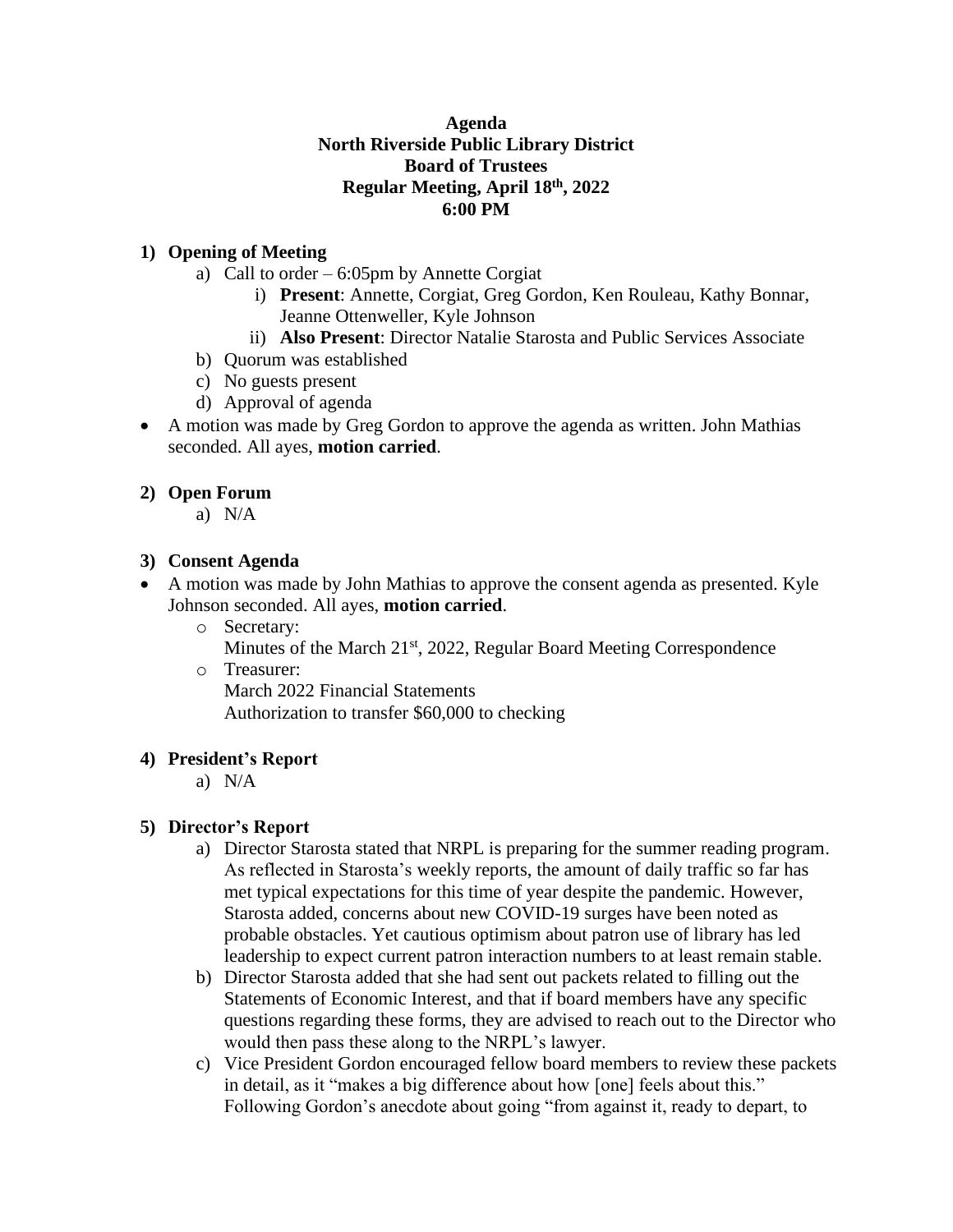okay" over the course of the document review, Director agreed that the language in the Statement of Economic Interest is "still not great" and that it "asks for information that they shouldn't be asking for." For example, Gordon says, board members need to list institutions to which board members owe money, as well as sources of income. However, Gordon underscores that the board members need not enumerate the exact amounts, solely the sources.

d) Secretary Mathias concurs that they "found the brochure to be very helpful" in filling out the Statement of Economic Interest.

# **6) Committee Reports**

### **a) Advocacy (Johnson) (informational)**

i) Kyle Johnson said they did not have a whole lot to report. Johnson has been working with Manager Britney Musial on the Summer Reading Program. They have a list of sponsors whom NRPL has reached out to in the past and whom NRPL staff has reached out to thus far this year. Johnson underscored those existing connections may be easier to secure for sponsorship than cold-called businesses. Manager Musial had informed Board Member Johnson certain businesses have requested to meet outside of regular library hours and that this is a hurdle to be overcome.

# **b) Building & Grounds (Rouleau) (informational)**

- i) Ken Rouleau stated that Muellermist was on site to get the outside sprinklers up and going, as well as to fix the hardware that had been torn up during the concrete work. USA Fire Protection inspected the interior sprinkler system. The backflow system was inspected as well, and both water-related inspections were passed. There were no specific dates set yet for parking lot repaving, but NRPL is on the list of the company contracted.
- ii) Jeanne Ottenweller chimed in to remind other Board Members about the need for electric signage to make the building easier to spot from Des Plaines. Anecdotally, a senior patron who came to NRPL's Sewing Help Desk program had a tough time finding the library. Director Starosta clarified that the current financial limits placed on the library by winter 2021 moisture damage as well as regular maintenance projects limit such nonessential projects at this time.
- iii) Gordon pointed out that the original design itself makes the sign blend in with the surroundings. Mathias added that creating contrast between the stone and the lettering of a future NRPL sign would be ideal to visually separate NRPL from the Village of NR's current sign would benefit patron engagement.
- iv) Rouleau asked whether the lights illuminating the sign worked, and Starosta answers that they had been, but they are currently flickering due to previous wire damage.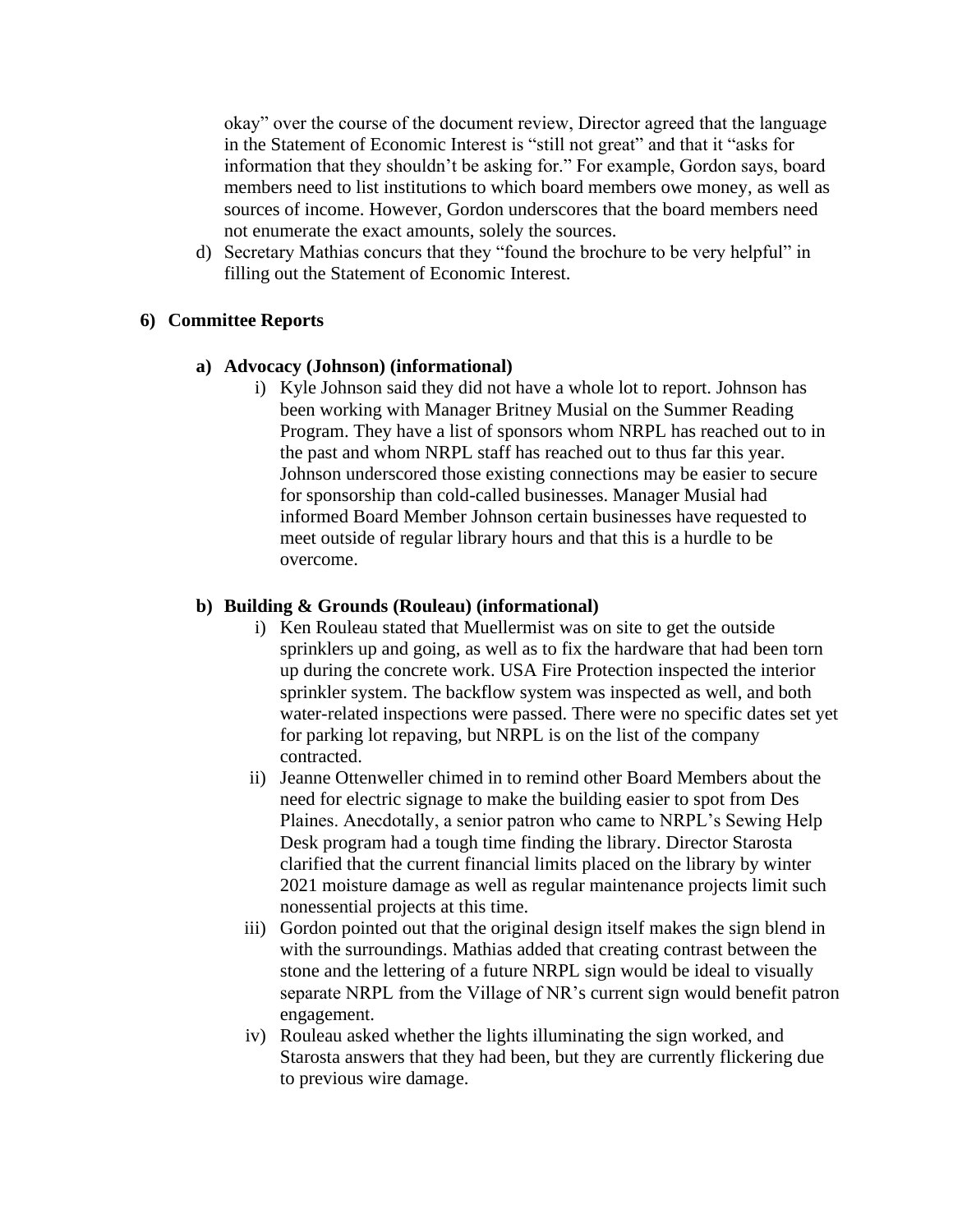### **c) Finance (Bonnar) (informational)**

i) Bonnar asks whether there are any questions about the current budget. There were no questions.

### **d) Personnel (Gordon) (informational)**

i) Gordon asked what the status of new hires is  $(AS, YS)$  assistants + YS manager). Starosta says that the first two roles are going through background checks now, having been open for a while as employees have been departing and moving between departments, while the future YS manager position is expected to be filled before Susan Locander's last week in the department so that they have time to acclimate to the role.

#### **e) Policy (Bonnar, Ottenweller) (informational)**

i) Nothing on policy.

### **f) Strategic Planning (Mathias) (informational)**

i) John Mathias asked what effects long-term inflation might have on NRPL's bottom line in anticipation of the new fiscal year. After stating that the established month-to-month budget requires about a \$60,000 signoff from the board, an adequate amount thus far, Mathias opined on future savings (i.e. how the upgraded HVAC system's upgrade has resulted in a decrease of operational costs). However, Mathias asked - what if 6 months from today NRPL requires an additional \$2000 to \$3000 simply due to inflation? Per unspecified board members' previous discussions amongst themselves, stretching the budget up to \$80,000 or \$85,000 may be feasible; however, a \$20,000 to \$25,000 hurdle would be cause for operational budget concerns. Greg Gordon agreed that an eye should be kept on the matter, but countered that the process of inflation is slow. Starosta mentioned the possibility of annexing peripheral properties as the only feasible option to increase the annual budget if an increase were required.

### **7) New Business**

### **a) 3 Additional IMRF Positions (action)**

i) Director Starosta explained that these three part-time positions (under 1,000 hours per year) qualify for the fully funded, sought-after, and financially risk-averse retirement plan. She added that the plan is incredibly careful about whom to accept into the plan. Starosta went on to say that NRPL joined it about four years ago, and nearly all IL libraries are in it now (save for a handful of unique cases). Starosta highlighted that this should help retain people, as these positions include a sought-after pension plan, and (given the pandemic's effect on employment statistics) ensure high quality applicants for each future position which may open up. One additional IMRF position had been requested for each of the following departments, Circulation, Youth Services, and Adult Services.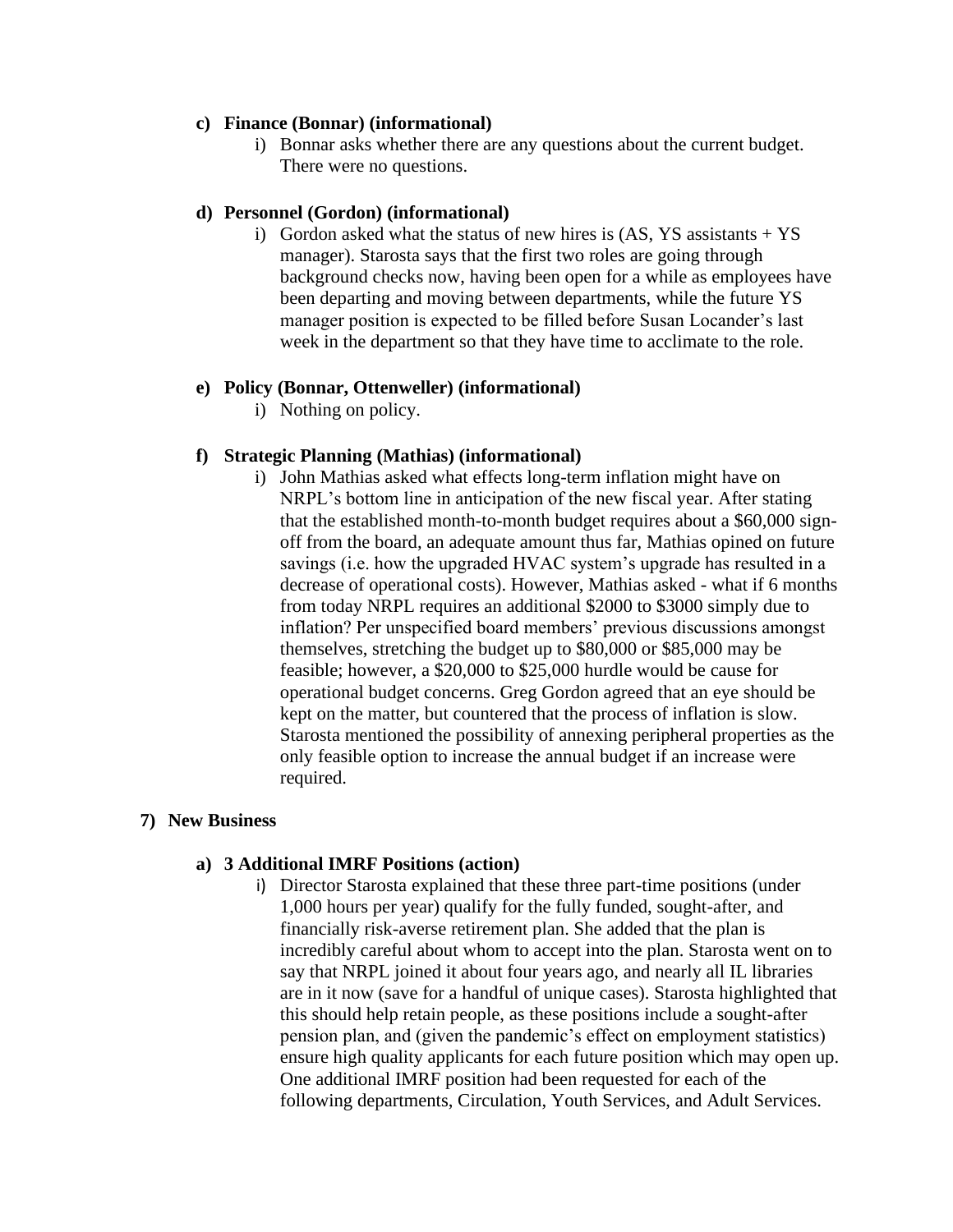- ii) Gordon mentioned that this is "because of the way salaries happen to be right now" and trailed off, which Starosta picked up by pointing out that because people who were being paid more are leaving and/or moving across departments, and new hires are paid a lower starting rate than established staff, NRPL can afford these new positions.
- iii) Bonnar said that this is important, but that further down the line a net rise in budget expenses would be inevitable with this change. Starosta added that retention is the goal, and that retention would cut turnover fees as well as training expenses and set an overall standard of consistency. Starosta added that this change would be huge for employees' job satisfaction, and that the number one expense of NRPL will always be its employees because NRPL is, at the end of the day, a service industry. And since employees have been NRPL's greatest asset, it only makes sense to invest more of the budget into staff retention.
- iv) Ottenweller reiterated the specifics for retirees if an employee works for any organization in this program, they cannot work more than 1000 per year. This includes cases such as Marilyn's, the previous interim director. Per Ottenweller, a problem may arise if/when an employee's pension amount, based on said employee's number of service years, changes after retirement. So that if said employee starts to earn at a part-time rate but was previously earning at a full-time rate (that is, pre-retirement), upon retiring again, said pension would be based on the most recent employment history rather than the years of full-time service. Thus, Ottenweller said, retirees' pensions may be cut in the eventuality that their pay overreaches.
- **Jeanne Ottenweller** made a motion to approve the 3 additional non-full time IMRF positions. **Kathy Bonnar** seconded. All ayes, **motion carried**.

#### **b) Draft 2022/2023 Working Budget (review)**

i) Gordon asked whom to address. Starosta answered in stating that budget amounts were based on last year's budget, plus expected inflation, expected projects planned for this fiscal year, and finally the IMRF positions. Furthermore, Starosta elaborated that the *Facilities* category had been split out and moved into *Salaries*. Previously, the *Facilities* category had been under *Building Expenses* as *Casual Labor*. While *Casual Labor* was still under *Building Expenses*, this was only for payments to the Board Secretary and should be moved out of *Building Expenses* soon. Starosta added that *Budget Justification* worksheet went through each one of these categories in detail and enumerated any changes to each with annotations. If there was no change to a given category, there was nothing listed on the *Budget Justification* worksheet. The biggest changes were listed in bright colors: specifically, *Materials* and *Programs* budgets were condensed (i.e., no more book, DVD, CD budget line items – departments decide how much to spend on these material categories; also, the *Youth Services Program*s budget had been split between Programs and Summer Programs – these two line items have been combined into one *Program* budget). In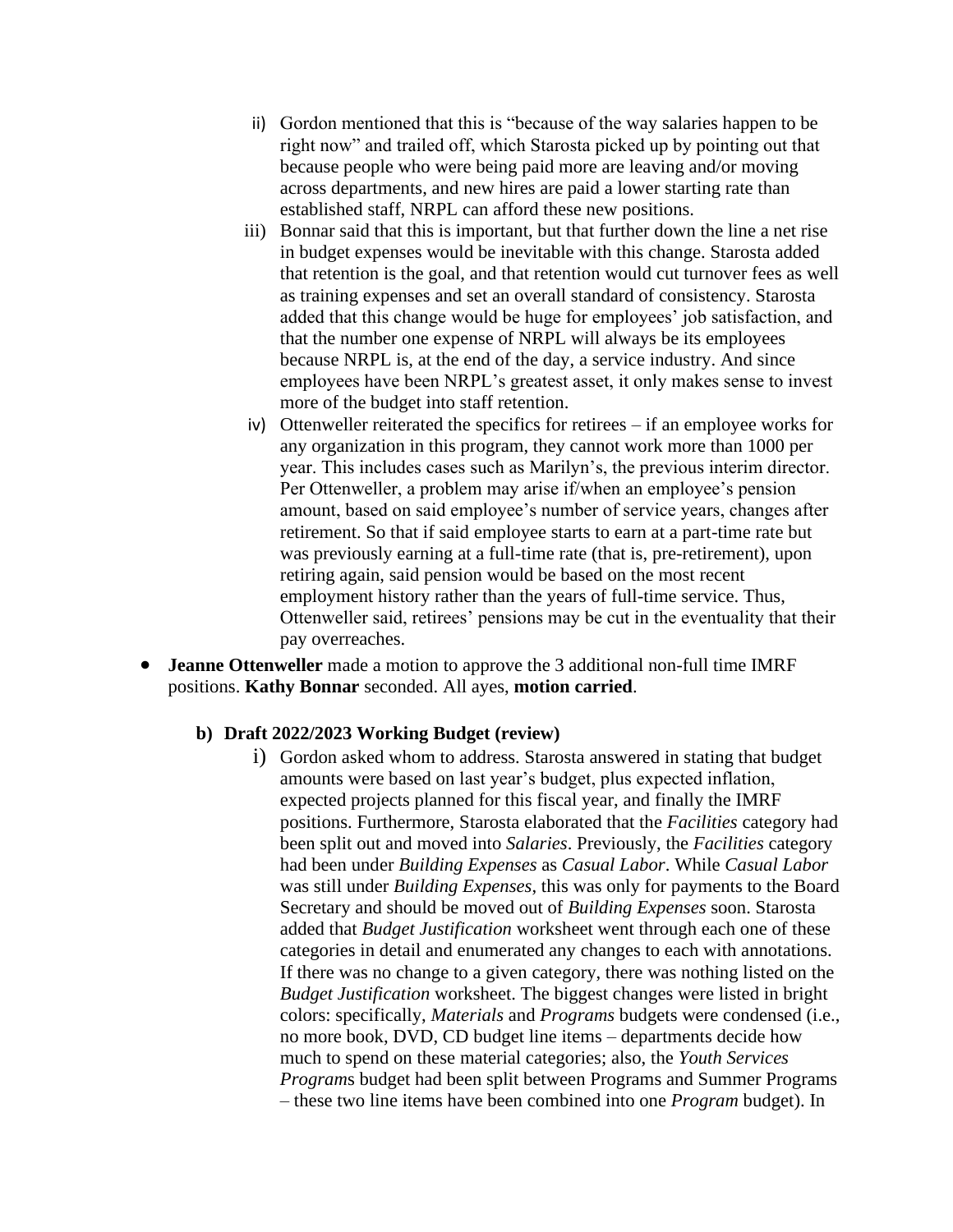short, Starosta said, this budget is much more streamlined and understandable. The audiovisual (AV) holdings breakdown accompanying the new budget was based on last year's AV expenses and was simply a recommendation. Final decisions will be made by departments based on what materials get checked out most until materials budgets are exhausted.

- ii) Gordon pointed out that, unusually for a budget review, the budget went down. Starosta explained that the budget decreased due to the refunds that Cook County calculated for local property taxes, decreasing income NRPL received from each household. Also, last year's \$172,000 loan revenues/funds have been cut from the budget because NRPL will not take out a loan this year. However, donations and grants funding expectations were increased under the *Other Expenses* / *Donations & Grants*  subcategory.
- iii) Gordon pointed out that the budget went down \$70-80,000 and asked where that might have been used if it had been retained. Director Starosta answered that this would most likely have gone into capital reserves, so that NRPL could budget for roof repair. Per Starosta, NRPL staff is researching moisture mitigation measures and budgeting for this.
- iv) Bonnar pointed out that each section did not decrease dramatically. Rouleau asks what the next steps are. Starosta states that next budget review would be at the next Committe of the Whole meeting, where board members can ask questions, bring concerns, or add comments, and the budget will need to be approved at the May meeting.
- v) Finally, Starosta mentioned the Building and Maintenance Ordinance, which was planned to be ready for review sometime in May. Starosta added that she will be trying to move up NRPL's ordinance dates as much as legally possible so that NRPL can finish the Levy Ordinance in October if possible (rather than November or December as in past years). These are due October  $30<sup>th</sup>$ . Ideally, as much of these budget matters should be wrapped up by November so that no staff members are tasked with additional responsibilities.

#### **c) Service Awards: Barbara Silvestri, Mary Cooper (action)**

- i) Ottenweller asked what the Service Award entails, and Starosta explained that both employees get an award and \$10 for each year of service, totaling \$150 each for their 15 years of service.
- **Greg Gordon** made a motion to approve the service awards for 15 years of service to both Barbara Silvestri and Mary Cooper. **Jeanne Ottenweller** seconded. All ayes, **motion passed**.

#### **8) PTAB Resolution renewal (action)**

a) Gordon asked Starosta to talk about the Property Tax Appeal Board. Starosta explained that NRPL contracts with a legal firm that takes care of property tax appeals, collecting additional information to execute appraisals of land parcels (i.e., golf course) and businesses. Starosta continued, stating that NRPL splits this bill with District 94, District 96, and another entity that Starosta could not